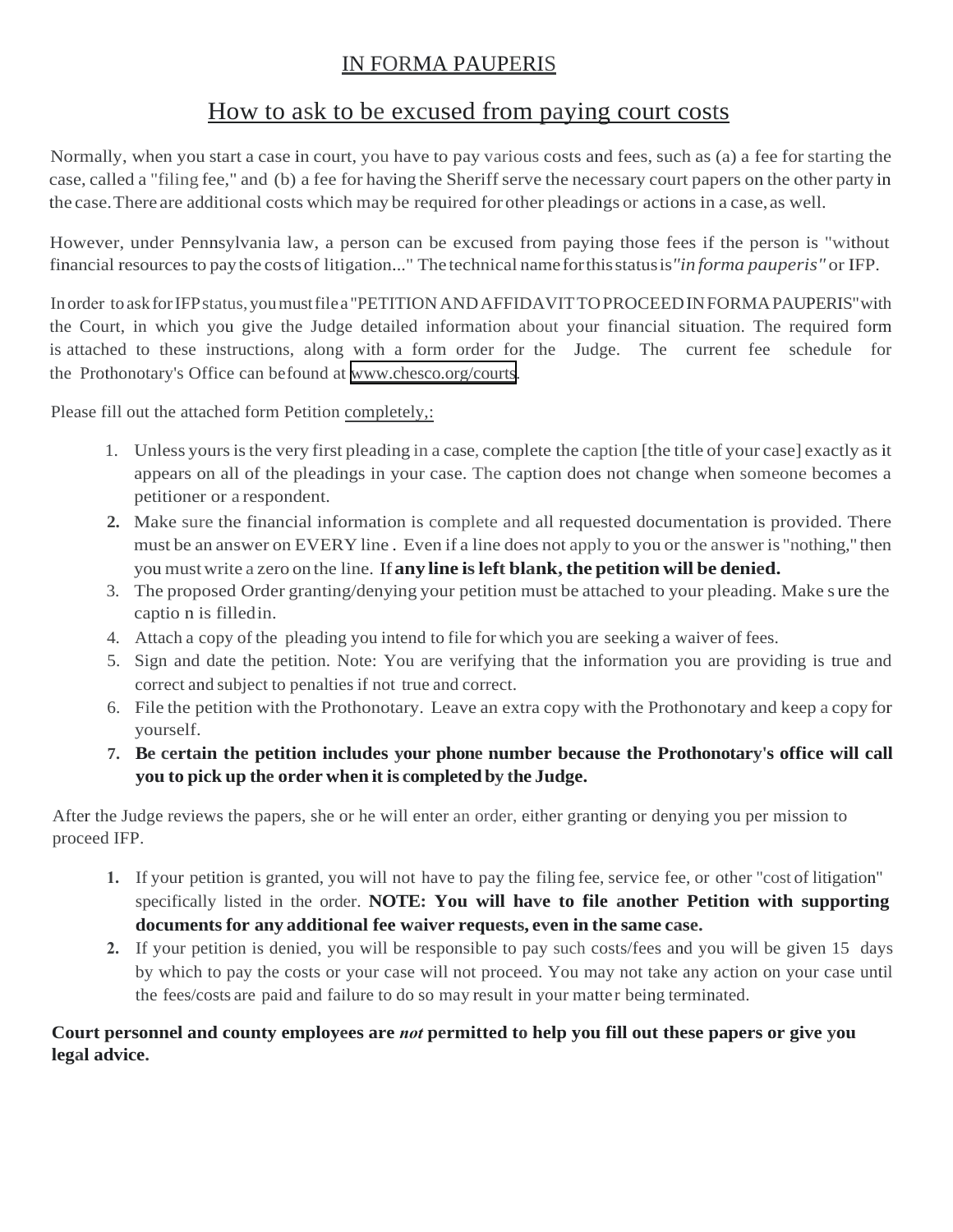## **IFP CHECKLIST**

Before you submit your Petition to Proceed *In Forma Pauperis,*make sure you attach copies of:

- Most recent income tax return with W-2's for you and any adult who resides with you
- Most recent year-to-date paystub for you and any adult who resides with you
- Letter of grant/denial of unemployment or worker's compensation

or

- Statement of unemployment compensation or worker's compensation
- Statement regarding all other forms of income or benefits as set forth in 3(b) of Petition.
- Copy of your medical/access card
- Bank statements for the last three months
- Proof of all bills and/or debts listed in 3(h) of Petition
- The pleading you going to file for which you are seeking a waiver of fees

**REMEMBER: FAILURE TO ANSWER ALL QUESTIONS AND PROVIDE ALL REQUIRED DOCUMENTATION WILL RESULT IN A DENIAL OF YOUR IFP PETITION**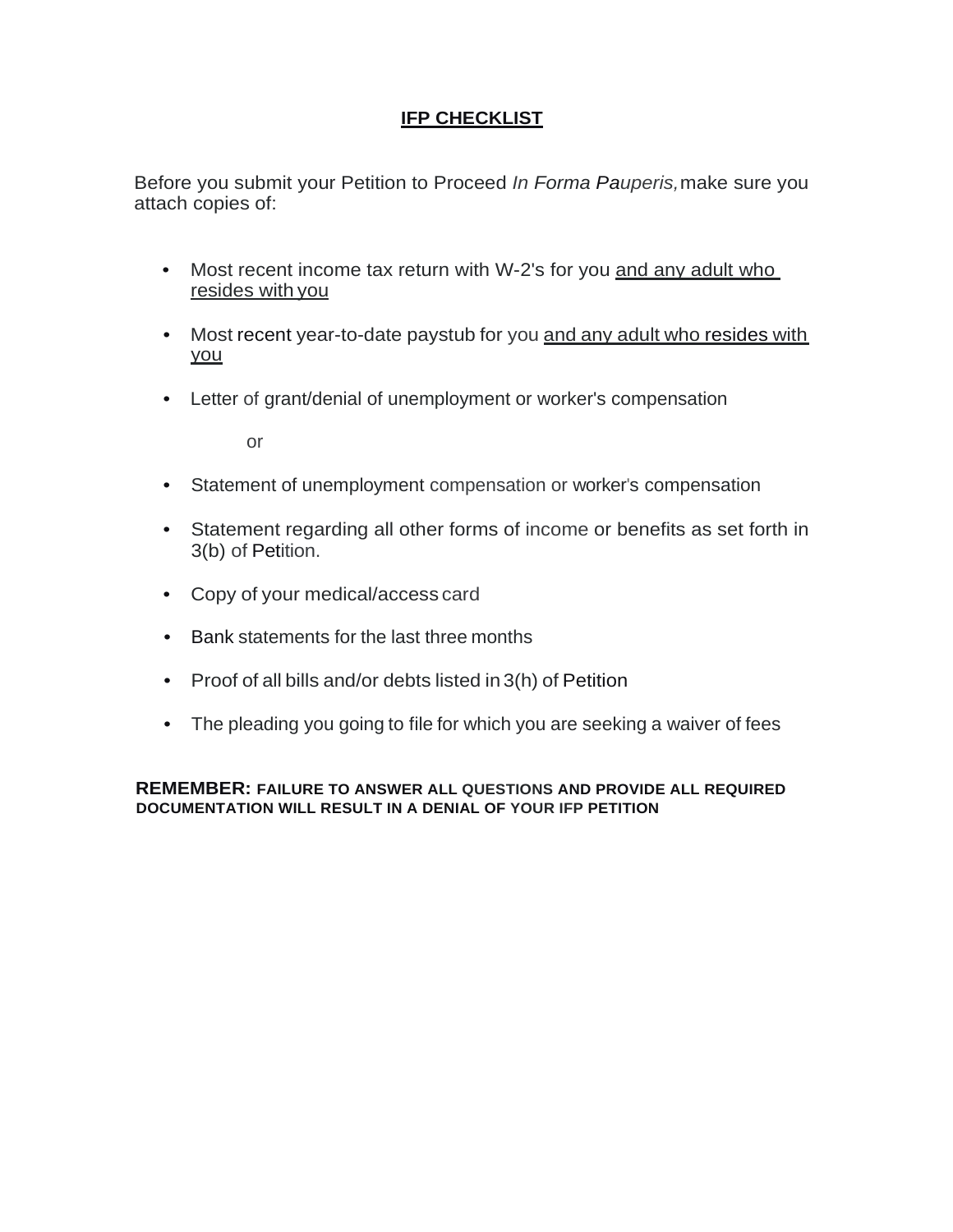Plaintiff

## IN THE COURT OF COMMON PLEAS

CHESTER COUNTY, PENNSYLVANIA

**V.**

DOCKET NO.

Defendant

## **ORDER**

AND NOW, this \_\_\_\_ day of \_\_\_\_\_\_\_\_\_\_\_\_\_\_\_\_\_, \_\_\_\_\_\_, on consideration of the application of \_\_\_\_\_\_\_\_\_\_\_\_\_\_\_\_\_\_\_\_\_\_\_\_\_ for leave to proceed *in forma pauperis* verified in support thereof,it is hereby **ORDERED** that said application is **GRANTED** and he/she shall not be required to pay the following fees and costs [*state specific fee or cost to be waived*]:

## **This grant of** *informa pauperis* **is for the above fee(s)/cost(s) only. A separate Petition and supporting documents must be filed for any additional fee waiver requests.**

## BY THE COURT:

AND NOW, this \_\_\_day of \_\_\_\_\_\_\_\_\_\_\_\_\_\_\_, \_\_\_\_\_\_\_, on consideration of the application of \_\_\_\_\_\_\_\_\_\_\_\_\_\_\_\_\_\_\_\_\_\_\_for leave to proceed *in forma pauperis,* it is hereby **ORDERED** that said application is **DENIED** and said Petitioner shall pay the filing costs/fees as required by the

Prothonotary within fifteen (15) days of the date of this Order.

The Petitioner may not, without leave of court, take any further steps in this action or appeal while the costs/fees remain unpaid. Thereafter, the Prothonotary shall enter a judgment of non pros in this action or strike the appeal for failure to timely pay the costs/fees. The action or appeal shall be reinstated only by this court for good cause shown.

BY THE COURT:

J.

J.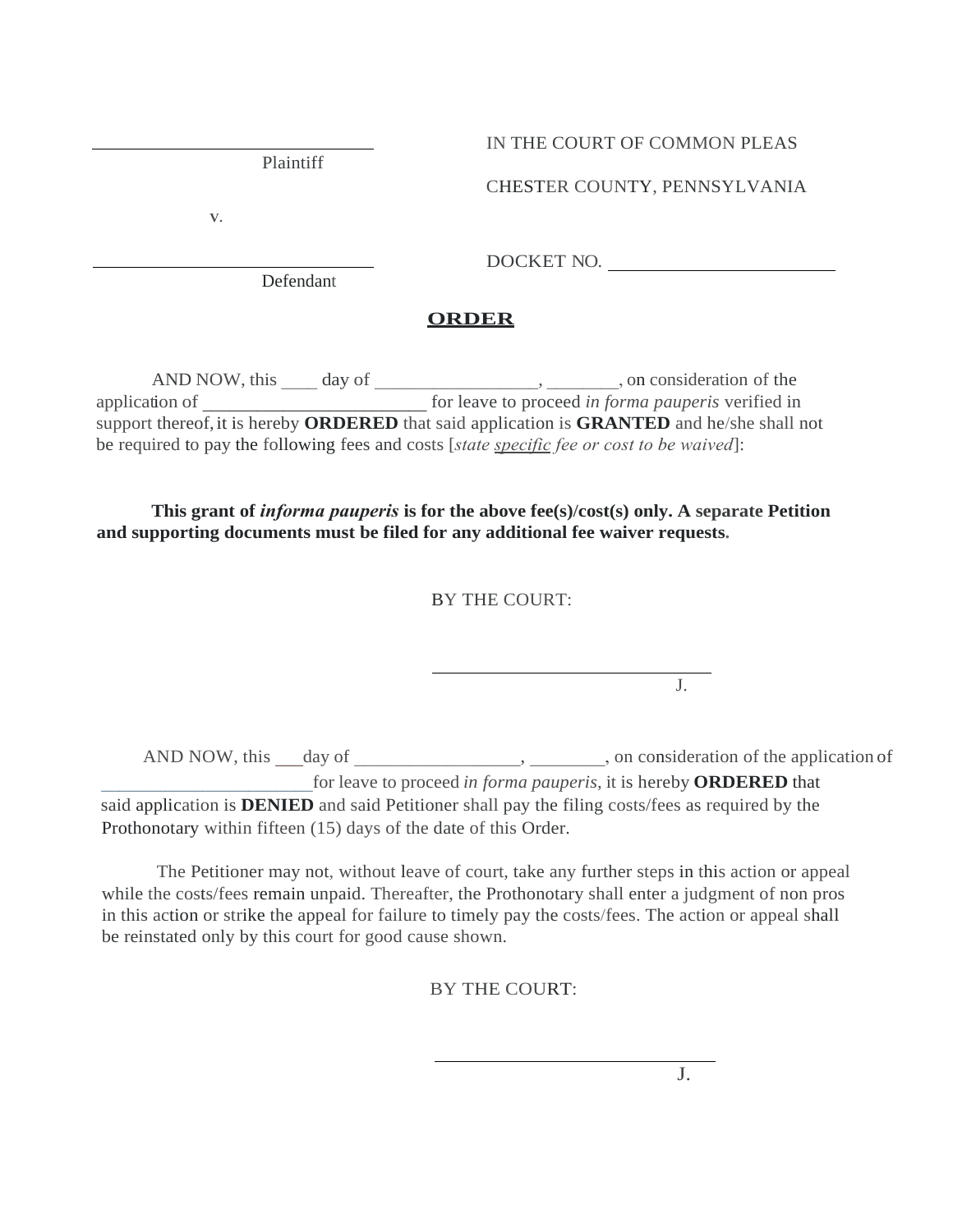| IN THE COURT OF COMMON PLEAS |  |  |  |  |  |  |  |  |
|------------------------------|--|--|--|--|--|--|--|--|
|------------------------------|--|--|--|--|--|--|--|--|

CHESTER COUNTY, PENNSYLVANIA

Docket Number:

V.

Defendant.

### **PETITION AND AFFIDAVIT TO PROCEED** *IN FORMA PAUPERIS*

1. I, The subset of the Section of the Petitioner in the above-captioned in the above-captioned matter and because of my financial condition am unable to pay the following fees or cost of prosecuting or defending this action or proceeding. [*State the specific filing fee or cost which you are seeking to have waived currently*] **SELECT ONE**:

| Civil Court Fees:                     |                | Commencement of action/complaint \$ |    |  |
|---------------------------------------|----------------|-------------------------------------|----|--|
|                                       | Judgment/Liens |                                     | \$ |  |
|                                       | Petitions      |                                     | S  |  |
|                                       | Appeals        |                                     | S  |  |
|                                       |                | Other: (type)                       | \$ |  |
|                                       |                |                                     |    |  |
| Family Court Fees: Divorce: Complaint |                |                                     | \$ |  |
|                                       |                | Appointment of Master               | \$ |  |
|                                       |                | Other                               | \$ |  |
|                                       |                | Custody: Complaint                  | \$ |  |
|                                       |                | Petition to Modify                  | \$ |  |
|                                       |                | Contempt                            | \$ |  |
|                                       |                | <b>Mediation Fees</b>               | \$ |  |
|                                       |                | Protection from Abuse               | \$ |  |
|                                       | Other: (type)  |                                     | \$ |  |
|                                       |                |                                     |    |  |

2. I am unable to obtain funds from anyone, including my family and associates, to pay the cost of litigation.

3. I represent that the information below relating to my ability to pay the fees and cost is true and correct.

| (a) Name: |  |
|-----------|--|
| Address:  |  |
| Phone:    |  |
|           |  |

| (b) Employment                        |
|---------------------------------------|
| If you are presently employed, state: |
| Employer:                             |

| $L$ <sub>III</sub> $p$ <sub>i</sub> o $y$ $C$ i. |  |
|--------------------------------------------------|--|
| Address:                                         |  |

Salary or wages \$ \_\_\_\_\_\_\_\_\_\_ per

|  | Type of work: |  |
|--|---------------|--|
|  |               |  |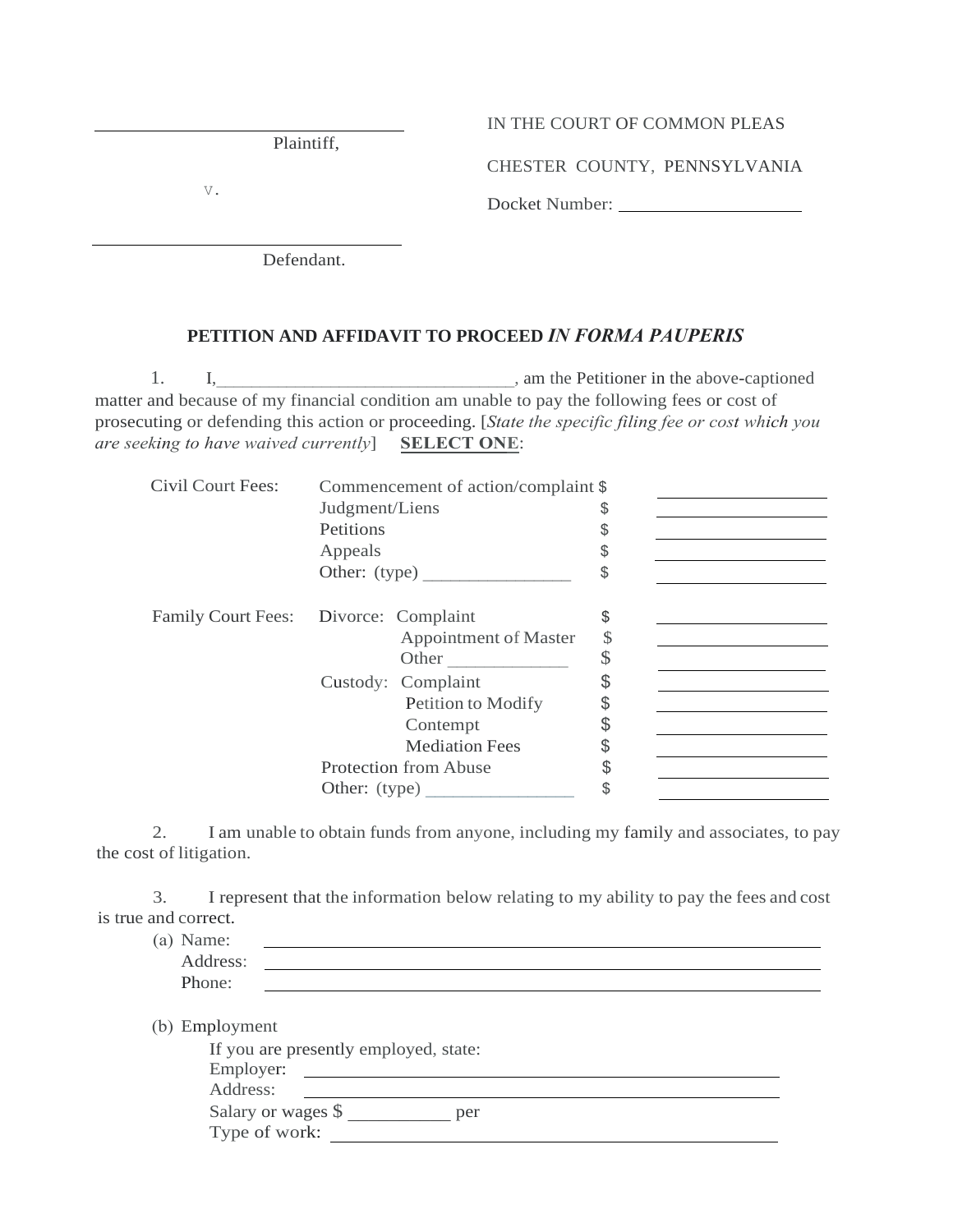#### **Attach your most recent pay stub showing year to date.**

| If you are presently unemployed, state: |     |
|-----------------------------------------|-----|
| Date of last employment:                |     |
| Salary or wages you earned: \$          | per |
|                                         |     |
| Reason for unemployment:                |     |

**Attach your letter of grant/denial of unemployment compensation or workers compensation benefits.** If **receiving unemployment compensation/ workers compensation, attach benefits statement.**

**Attach a copy of your last year's W-2 forms and your last filed income tax returns (state and federal).**

(c) Other income/benefits within the past twelve months:

| Other self-employment: \$<br>Interest: $\frac{1}{2}$<br>Dividends: \$<br>Pension and annuities: \$<br>Veterans Benefits: \$<br>Social Security Benefits: \$<br>Child Support payments: \$<br>Alimony/Spousal payments: \$<br>Disability payments: \$<br>Unemployment compensation and supplemental benefits: \$<br>Workers' Compensation: \$<br>Public Assistance: \$ |
|-----------------------------------------------------------------------------------------------------------------------------------------------------------------------------------------------------------------------------------------------------------------------------------------------------------------------------------------------------------------------|
|                                                                                                                                                                                                                                                                                                                                                                       |
|                                                                                                                                                                                                                                                                                                                                                                       |
|                                                                                                                                                                                                                                                                                                                                                                       |
|                                                                                                                                                                                                                                                                                                                                                                       |
|                                                                                                                                                                                                                                                                                                                                                                       |
|                                                                                                                                                                                                                                                                                                                                                                       |
|                                                                                                                                                                                                                                                                                                                                                                       |
|                                                                                                                                                                                                                                                                                                                                                                       |
|                                                                                                                                                                                                                                                                                                                                                                       |
|                                                                                                                                                                                                                                                                                                                                                                       |
|                                                                                                                                                                                                                                                                                                                                                                       |
|                                                                                                                                                                                                                                                                                                                                                                       |
| Food Stamps: \$                                                                                                                                                                                                                                                                                                                                                       |
| Medical Assistance: \$                                                                                                                                                                                                                                                                                                                                                |
| Other: \$                                                                                                                                                                                                                                                                                                                                                             |

**Attach copies of your most recent statements for any of the above income/ benefits you receive, including a copy of your Medical/Access Card.**

(d) Other adults residing in your household:

| Name:               |                     |
|---------------------|---------------------|
| Employer:           |                     |
|                     |                     |
| Salary or wage \$   |                     |
| Type of work:       |                     |
|                     |                     |
|                     | Name: Relationship: |
| Employer:           |                     |
| Employer' saddress: |                     |
| Salary or wages \$  | per                 |
|                     |                     |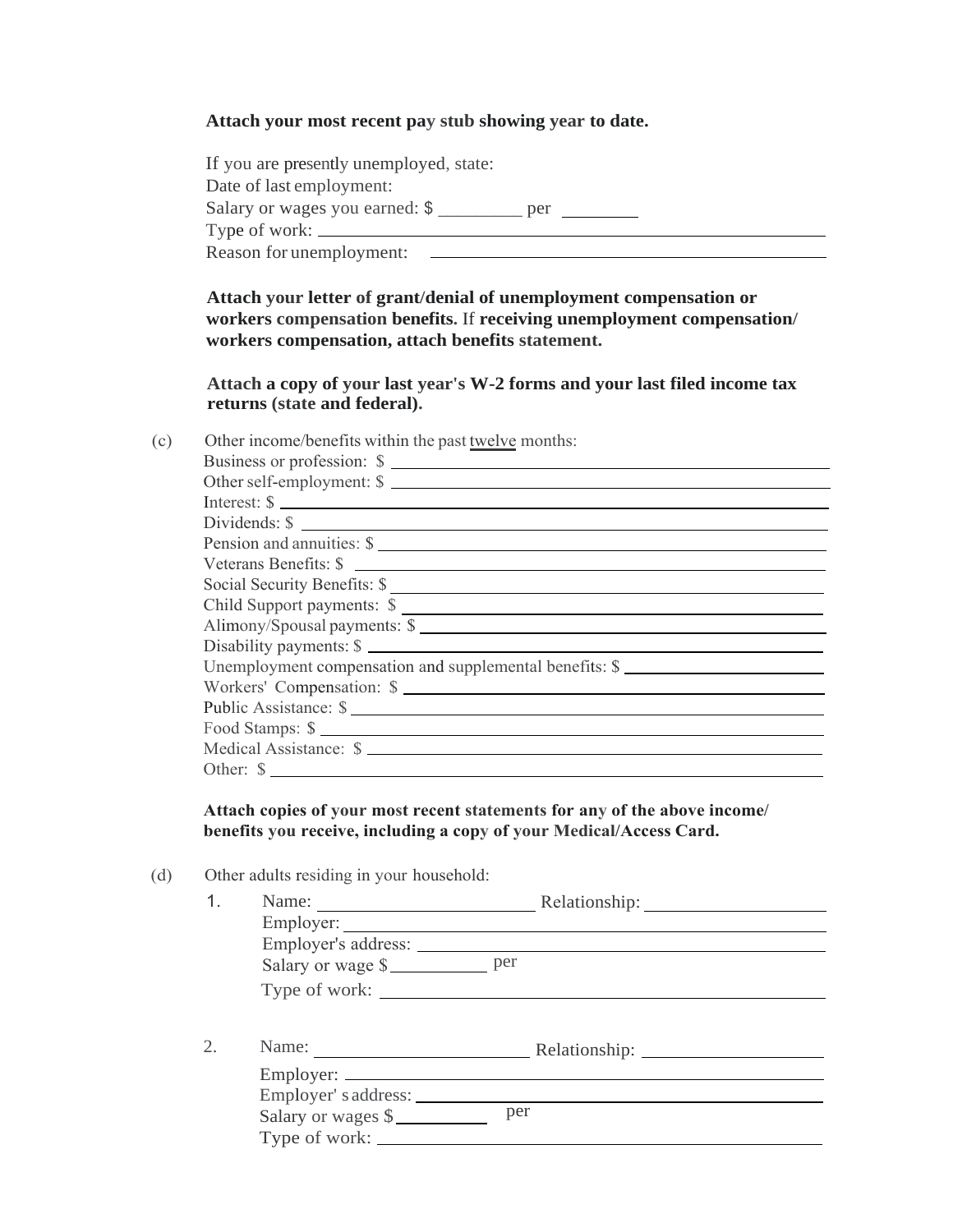#### **Attach a copy of most recent W-2 form and most recent pay stub showing year to date earnings of all adults residing in your home.**

(e) Other contributions to the household finances where you reside: Contributions from your children: \$ Contributions from your parents: \$ Other contributions: from whom/relationship: \$ per *(This includes payments made by any member of the household for living expenses, including , but not limited to, mortgage, rent, utilities, food, etc.)*

### **Attach a notarized statement from the adult persons with whom you live indicating the type and amount of contributions/support he/she provides to the household.**

| Property Owned:                                                                                                      |                                                                                                                                                                  |  |  |  |  |
|----------------------------------------------------------------------------------------------------------------------|------------------------------------------------------------------------------------------------------------------------------------------------------------------|--|--|--|--|
|                                                                                                                      |                                                                                                                                                                  |  |  |  |  |
|                                                                                                                      | Checking account: \$ Name of Bank Name of Bank                                                                                                                   |  |  |  |  |
|                                                                                                                      | Savings account: \$                                                                                                                                              |  |  |  |  |
|                                                                                                                      | Certificates of Deposit: \$                                                                                                                                      |  |  |  |  |
| Real estate (including home, land mobile home): i. Address:<br><u> 1980 - Jan Barbara Barbara, politik politik (</u> |                                                                                                                                                                  |  |  |  |  |
|                                                                                                                      | <u> 1980 - Johann Barn, mars ann an t-Amhain Aonaichte ann an t-Amhain Aonaichte ann an t-Amhain Aonaichte ann an</u><br>ii. Approximate Fair Market Value: 1997 |  |  |  |  |
|                                                                                                                      | Motor vehicle (make/model): Year: Cost: \$                                                                                                                       |  |  |  |  |
|                                                                                                                      |                                                                                                                                                                  |  |  |  |  |
|                                                                                                                      |                                                                                                                                                                  |  |  |  |  |
|                                                                                                                      |                                                                                                                                                                  |  |  |  |  |
|                                                                                                                      |                                                                                                                                                                  |  |  |  |  |
| Antiques, livestock, boats, travel trailers, sports equipment, etc. \$                                               |                                                                                                                                                                  |  |  |  |  |
|                                                                                                                      | Other: \$                                                                                                                                                        |  |  |  |  |
|                                                                                                                      | Attach copies of all account statements for the last three months.                                                                                               |  |  |  |  |
|                                                                                                                      |                                                                                                                                                                  |  |  |  |  |
| Debts and obligations ( <i>monthly</i> ):                                                                            |                                                                                                                                                                  |  |  |  |  |
| Rent: $\frac{1}{2}$                                                                                                  |                                                                                                                                                                  |  |  |  |  |
| S                                                                                                                    | Loans (ie. car, student loans, etc.) (identify amount, type of loan and lender):                                                                                 |  |  |  |  |
|                                                                                                                      |                                                                                                                                                                  |  |  |  |  |
|                                                                                                                      | Mortgage (principal & interest & taxes): \$<br><u> 1989 - Johann Barbara, martxa alemaniar arg</u><br>Electric: $\oint$ Gas: $\oint$ Gas: $\oint$                |  |  |  |  |
|                                                                                                                      | Water/Sewer: $\frac{\sqrt{3}}{2}$ Trash: $\frac{\sqrt{3}}{2}$ Trash: $\frac{\sqrt{3}}{2}$                                                                        |  |  |  |  |
| Cable TV &/or Internet: \$                                                                                           | <u> 1980 - Johann Barbara, martin amerikan basal da</u><br>Toiletries: \$                                                                                        |  |  |  |  |

Cleaning Supplies, Laundry: \$

Clothing: \$